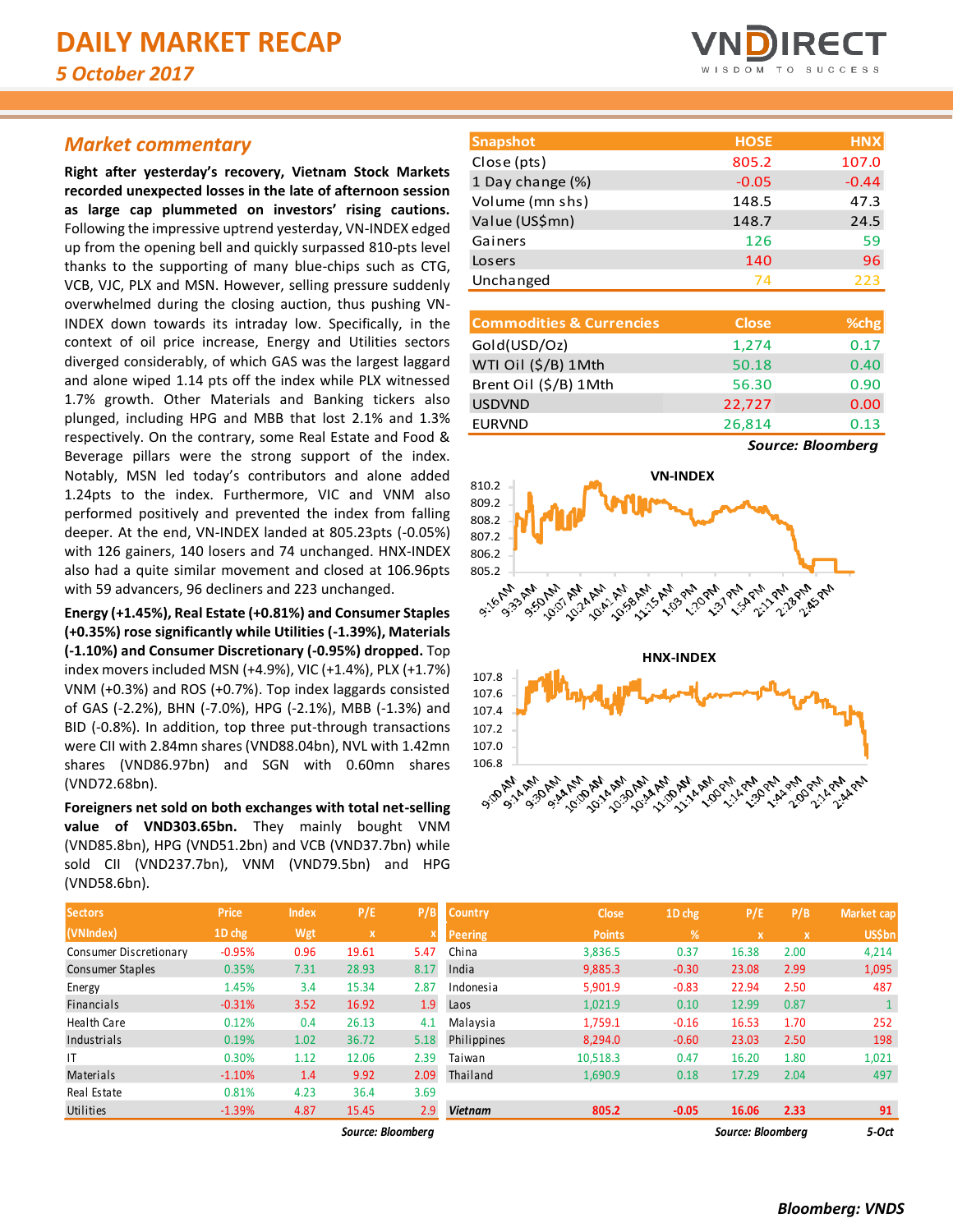

## **Market News**

**Oil traded near US\$50 a barrel in New York as traders weighed a flood of U.S. crude exports against the possibility of extended production cuts by OPEC and Russia.** Futures added 0.4% after settling at a two-week low on Wednesday. Overseas shipments from the U.S. jumped to a record last week as production rose, government data showed. In Russia, President Vladimir Putin said he's open to prolonging a deal with OPEC to curb supplies, though a decision won't be made until the current agreement nears expiry in March. Saudi King Salman bin Abdulaziz began a four-day visit to the nation on Wednesday. Though a rally in September helped propel oil into a bull market, prices have slipped back amid concern the market remains oversupplied despite cutbacks by the Organization of Petroleum Exporting Countries and its allies including Russia. A possible extension of the deal "should be at least until the end of 2018," Putin said in Moscow. *(Bloomberg)*

**Vietnam's economy continues to show fundamental strength** according to the East Asia-Pacific Economic Update released by the World Bank via a teleconference connecting regional countries, including Vietnam, on Oct 04. The report said Vietnam's medium-term outlook remains positive. Real gross domestic product growth is projected to accelerate slightly to 6.3% in 2017, underpinned by buoyant domestic demand, rebounding agricultural production, and strong export-oriented manufacturing, aided by a recovery in external demand, which will be partially offset by declining oil production. The current account is expected to remain in surplus, albeit at a lower level as stronger import growth resumes. Over the medium term, growth is projected to stabilize at around 6.4% in 2018-2019, accompanied by broad macroeconomic stability. Barring extreme weather-related shocks, poverty is expected to fall further. *(En.vietnamplus.vn)*

**Overseas remittance flowing into HCM City until the end of September rose 12.5% MoM to nearly US\$3.38bn.** The State Bank of Vietnam (SBV)'s HCM City branch reported that the capital flow increased 6% YoY. Most of the remittance came from the United States, accounting for some 60% of the total, followed by the Europe with roughly 19%. Deputy Director of SBV's HCM City branch Nguyễn Hoàng Minh said 72% of the remittance was poured into production and business, 22% into real estate and 6% went into individual spending. Minh attributed the positive result to domestic macroeconomic stability and the development of remittance transfer services. *(Dtinews.vn)*

**Vietnam 3Q growth eased pressure on government to add stimulus.** Vietnam's 3Q GDP growth was impressive and above expectations, according to emailed research note by Noelan Arbis, Hong Kong-based economist at HSBC. Growth will remain robust in 4Q on increases in manufacturing, tourism, FDI, and agriculture. For further information, Vietnam's economic growth surges to above 7% as exports climb. *(Bloomberg)*

# **Corporate News**

**Masan Group Corporation (MSN VN) - treasury share:** MSN's BoD has announced the plan to buy treasury share of a maximum of 114,813,976 shares via put-through and order-matching methods from Oct 16 to Nov 14. *(Cafef.vn)*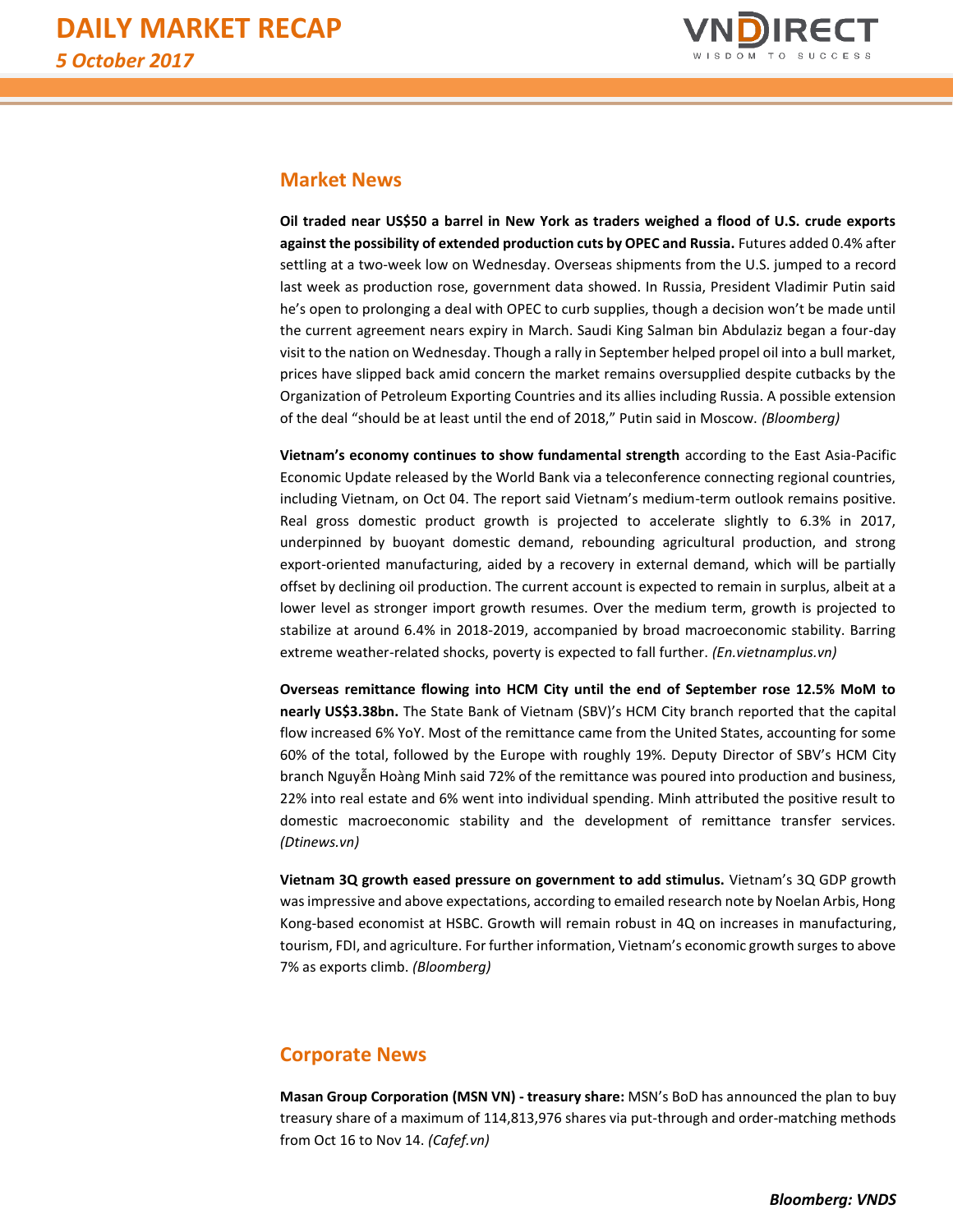

**Hoa Phat Group JSC (HPG VN) - 3Q2017 business results:** In September, HPG generated 171,000 tons in steel production output (+21.2% YoY) and 10,000 tons in total export. For the accumulated 3Q2017, the company recorded 1.6mn tons in steel production output (+31% YoY, completing 80% of annual goals). *(Ndh.vn)*

**FLC Group JSC (FLC VN) – key personnel change:** FLC has announced the appointment of Mr. Nguyen Thanh Binh as the new Vice CEO, starting from Oct 03. *(Hsx.vn)*

**Gemadept Corporation (GMD VN) – shareholders' activities:** GMD's Vice CEO Pham Quoc Long has registered to sell 199,500 shares via put-through and order-matching methods from Oct 09 to Nov 07. If successful, he will reduce his stake from 196,000 shares (0.068%) to 76,500 shares (0.027%). Besides, Mrs. Vu Thi Ngoc Anh, wife of Vice CEO Trang Quang Tien has registered to divest her entire stake of 332,500 shares (0.11%) via put-through and order-matching methods from Oct 06 to Nov 04. *(Hsx.vn)*

**Vietnam Oil and Gas Group (PVN – unlisted) – 3Q2017 business results:** For 9M2017, PVN recorded 19.01mn tons in oil exploitation output (completing 77% of annual goals), 7.31bn cubic meters in gas output (completing 69% of annual goals), 15.59bn kWh in electricity production output (completing 77.6% of annual goals), 1.32mn tons in fertilizer production output (completing 87.1% of annual goals), and 4.46mn tons in oil production output (completing 65.6% of annual goals). The company's total revenues amounted to VND367.5trl (completing 84% of annual goals). *(Vietstock.vn)*

**Thien Long Group Corporation (TLG VN) – key personnel changes:** TLG has announced the appointment of Mr. Diep Bao Tinh as the new Technology Director, Mr. Pham Huu Chi as the new Research & Product Development Director and Mr. Dinh Quang Hung as the new Production Director, starting from Oct 04. *(Cafef.vn)*

**Vietnam Urban and Industrial Zone Development Investment Corporation (IDICO - unlisted) - IPO result:** On Oct 05, IDICO held its first IPO in which 55.3mn shares were auctioned at the initial price of VND18,000/share. The highest bid price recorded was VND28,600/share and the lowest was VND23,200/share, resulting in an average price of VND23,940/share. The total value of the auction was reported to be VND1.324trl. For further information, only 116 investors won the bid out of 656 investors registered, with the total volume registered five times more than the auctioned volume. *(Ndh.vn)*

**HaDo JSC (HDG VN) - shareholder's activity:** Ministry of National Defense has sold 771,000 HDG shares from Sep 27 to Sep 29, thus reducing its stake from 7,554,316 shares (9.94%) to 6,783,316 shares (8.93%). *(Vietstock.vn)*

**Licogi 16 JSC (LCG VN) – ESOP share issuance:** LCG has registered to issue 1,750,044 ESOP shares (2.3% of number of shares outstanding) at the price of no less than VND10,000/share from Oct 04 to Oct 16. The proceeds from the issuance will be used to supplement the company's working capital. *(Cafef.vn)*

**PetroVietNam Fertilizer and Chemicals Corporation (DPM VN) – shareholder's activity:** Head of Supervisory Board Huynh Kim Nhan has registered to sell his entire stake of 52,800 DPM shares via order-matching method from Oct 09 to Nov 07. *(Hsx.vn)*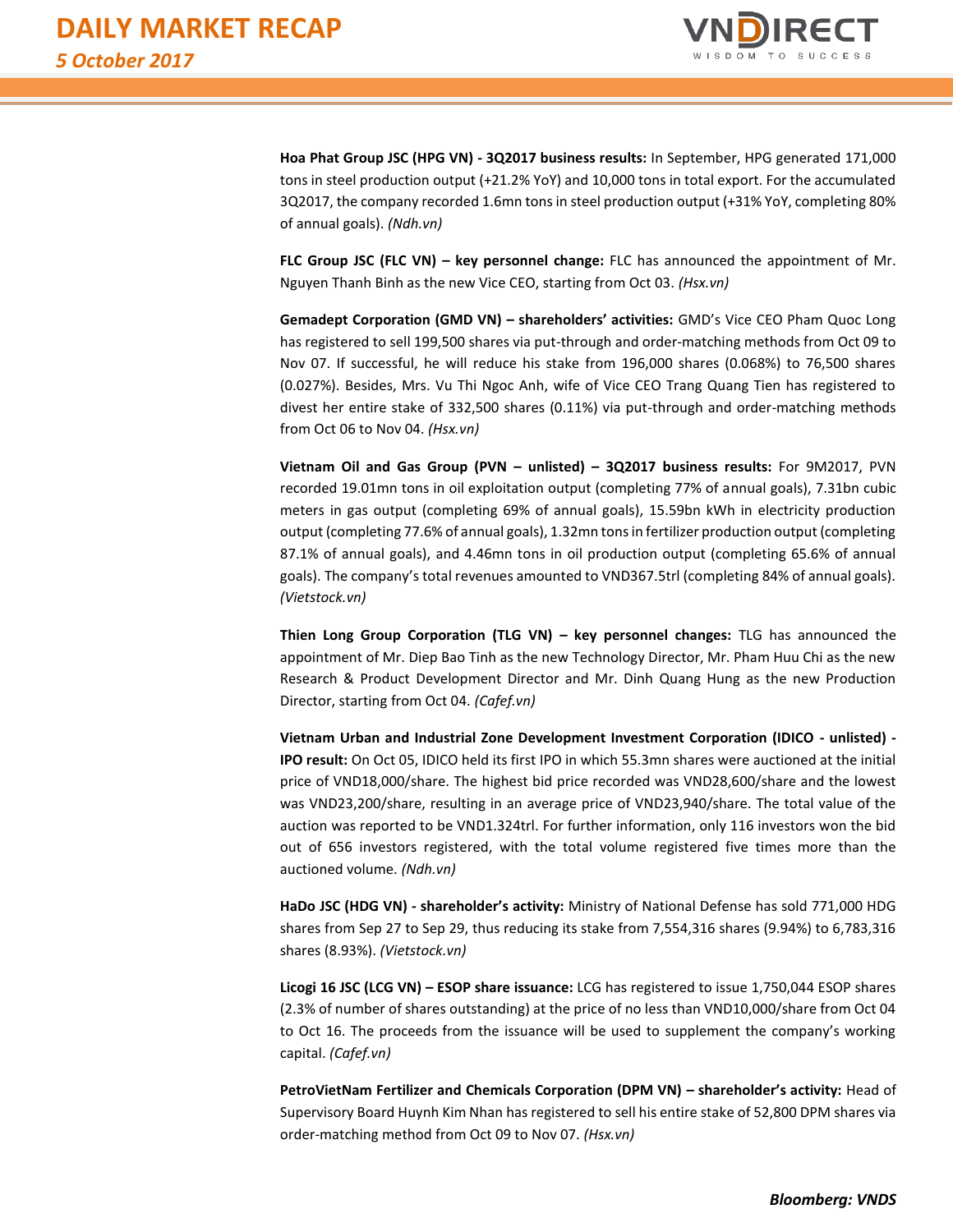

**Asia - Pacific Investment JSC (API VN) - shareholder's activity:** From Sep 12 to Sep 29, Asean Deep Value Fund successfully purchased 22,100 API shares out of 75,000 shares registered, thus raising its stake from 6,234,700 shares (17.61%) to 6,256,800 shares (17.67%). Moreover, Asean Deep Value Fund continued to register to purchase 75,000 API shares via order-matching and putthrough methods from Oct 06 to Oct 31. If successful, its stake will increase to 6,331,800 shares. *(Hnx.vn)*

**Binh Son Refinery Co., Ltd. (BSR - unlisted) - 9M2017 business results:** BSR records net profit at 307% full-year target. Binh Son Oil Refinery, operator of Dung Quat Refinery, reports 9M2017 revenue at VND55trl (88.8% full-year target), citing CEO Tran Ngoc Nguyen. For further information, the company's 2017 profit is projected at VND1.68trl on VND62.4trl targeted revenue. *(Bloomberg)*

**VNECO1 Electricity Construction JSC (VE1 VN) – private placement:** VE1 has announced to privately offer 3mn shares to the company's strategic shareholders. The proceeds from the share issuance, which is estimated at VND30bn, will be used to supplement working capital, 220KV Tan Cang transformer station project and maintenance capital expenditure. *(Vietstock.vn)*

**An Phat – Yen Bai Mineral & Plastic JSC (HII VN) – shareholder's activity:** An Phat Plastic and Green Environment JSC (AAA VN) has announced to purchase 15.8% of HHI's charter capital in 2018 to increase the company's stake in HII to 51%. *(Cafef.vn)*

**Duyen Hai Multi Modal Transport JSC (TCO VN) - shareholder's activity:** VietinBank Fund Management Company Limited (VietinBank Capital - unlisted) successfully purchased 839,550 TCO shares on Oct 03, thus raising its stake from 842,890 shares (4.87%) to nearly 1.7mn shares (9.72%). *(Vietstock.vn)*

**Ha Long Beer and Beverage JSC (HLB VN) – dividend payment:** Oct 13 and Oct 16 will be the exdate and record date, respectively, for receiving additional 2016 cash dividend of VND5,000/share. The payment date will be Oct 25. *(Cafef.vn)*

**Minh Phu Seafood JSC (MPC VN - unlisted) - stock listing:** Oct 16 will be the first trading day of Minh Phu Seafood JSC under the ticker MPC on Unlisted Public Company Market (UPCOM) with total registered volume of 70mn shares and the reference price of VND79,000/share. For further information, in 1H2017, MPC posted over VND158bn in EAT. *(Vietstock.com)* 

**Nam Dinh Book & Educational Equipment JSC (DST VN) – shareholder's activity:** Chairman Ngo Quang Hoa has registered to buy 3.23mn shares via put-through and order-matching methods from Oct 09 to Nov 08, knowing that he did not own any DST shares prior to the transaction. *(Cafef.vn)*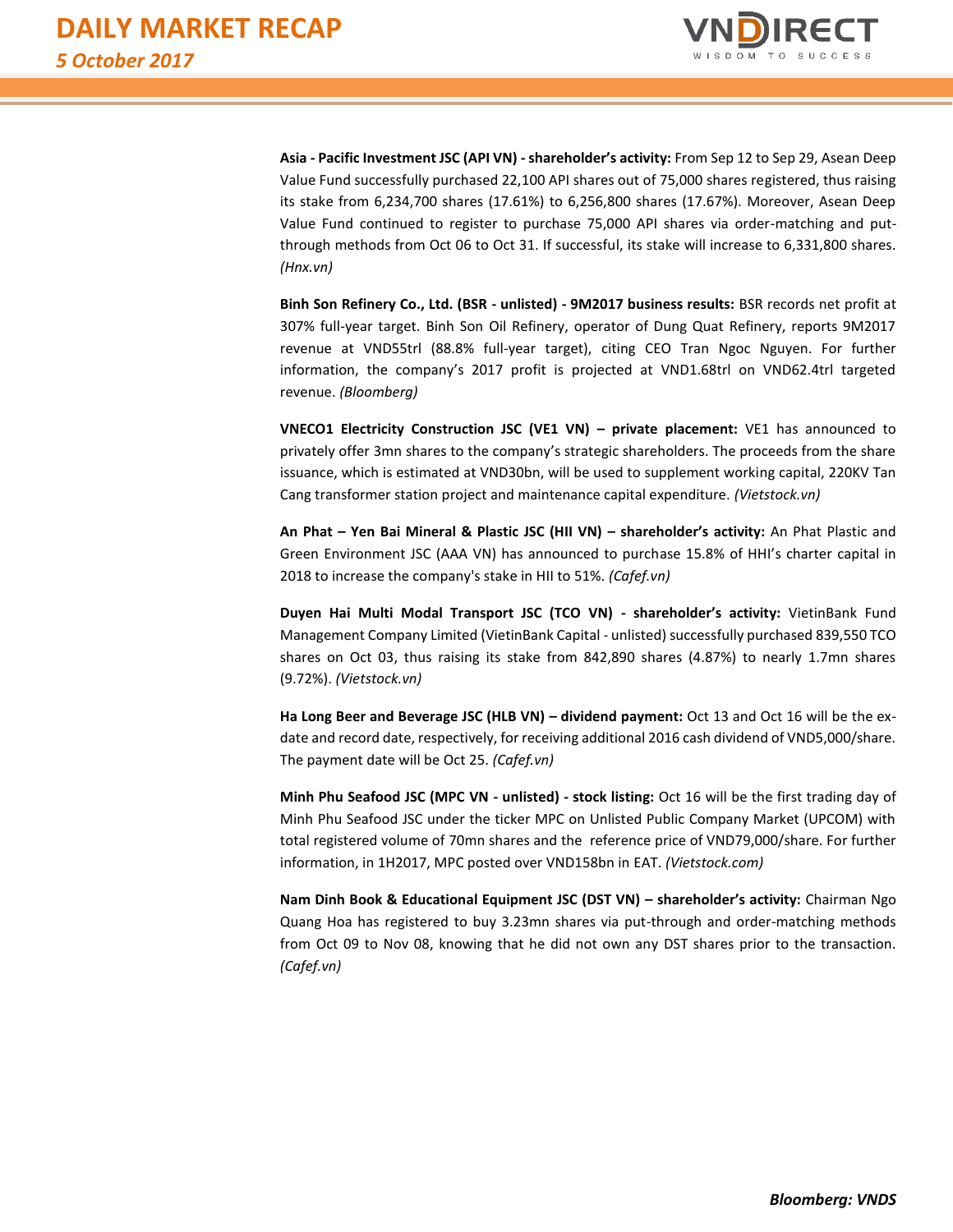

## **FOREIGN ACTIVITIES**

| <b>Volume (Mn'shs)</b> | <b>HOSE</b> | d/d    | <b>HNX</b> | d/d    | Value (VND'bn)        | <b>HOSE</b> | d/d    | <b>HNX</b> | d/d    |
|------------------------|-------------|--------|------------|--------|-----------------------|-------------|--------|------------|--------|
| <b>BUY</b>             | 6.4         | 60.9%  | 0.2        | 18.4%  | <b>BUY</b>            | 284.8       | 73.7%  | 3.4        | 20.1%  |
| % of market            | 4.3%        |        | $0.4\%$    |        | % of market           | 8.6%        |        | 0.6%       |        |
| <b>SELL</b>            | 15.6        | 413.9% | 1.4        | 604.4% | <b>SELL</b>           | 571.1       | 393.8% | 20.7       | 344.9% |
| % of market            | 10.6%       |        | 3.0%       |        | % of market           | 17.3%       |        | 3.7%       |        |
| <b>NET BUY (SELL)</b>  | (9.20)      |        | (1.2)      |        | <b>NET BUY (SELL)</b> | (286.3)     |        | (17.3)     |        |

*Source: HSX, HNX*

(350) 1<br>24 Nuesi - 27 Nuesi - 2581 egosi - 2681 egosi - 2681 egosi - 2681 egosi - 2681 egosi - 2081 egosi - 2081<br>24 Nuesi - 27 Nuesi - 2582 egosi - 2588 egosi - 2588 - 2588 - 2588 - 2688 - 2688 - 2088 - 2088 (300) (250) (200) (150) (100) (50) 0 50 100 150 200

| HOSE | <b>HNX</b> |
|------|------------|
|------|------------|

**Foreign net buy/sell (30 days) in VND'bn**

| <b>Volume (MIn'shs)</b> |         | <b>HOSE % of 2016</b> |        | HNX % of 2016 | Value (VND'bn)        | HOSE % of 2016 |       |         | HNX % of 2016 |
|-------------------------|---------|-----------------------|--------|---------------|-----------------------|----------------|-------|---------|---------------|
| <b>BUY</b>              | 2.104.7 | 85.5%                 | 231.2  | 58.6%         | <b>BUY</b>            | 86,083.8       | 94.3% | 3,341.5 | 53.7%         |
| % of market             | 6.0%    |                       | 2.2%   |               | % of market           | 12.2%          |       | 3.0%    |               |
| <b>SELL</b>             | 2.076.8 | 77.7%                 | 249.4  | 76.0%         | <b>SELL</b>           | 72.737.0       | 73.5% | 3,871.7 | 76.1%         |
| % of market             | 5.9%    |                       | 2.4%   |               | % of market           | 10.3%          |       | 3.5%    |               |
| <b>NET BUY (SELL)</b>   | 27.9    |                       | (18.2) |               | <b>NET BUY (SELL)</b> | 13,347         |       | (530.2) |               |

*Source: HSX, HNX*

*Bloomberg: VNDS*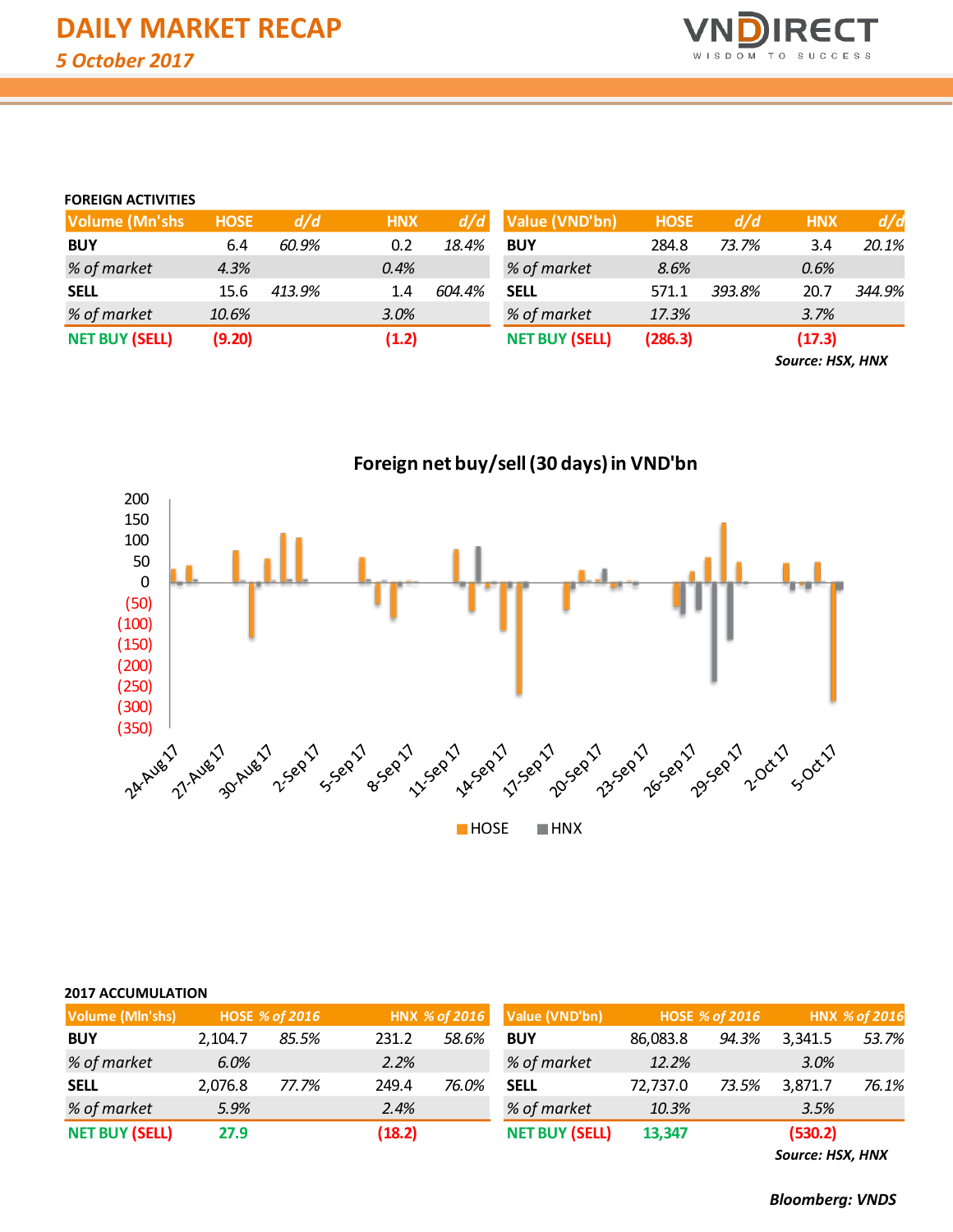

## **FOREIGN ACTIVITIES**

|               |                               | <b>HOSE</b> |         |       |          |               |                                         | <b>HNX</b>   |         |       |              |  |
|---------------|-------------------------------|-------------|---------|-------|----------|---------------|-----------------------------------------|--------------|---------|-------|--------------|--|
|               | Top buy by foreigners (value) |             |         |       | VND'bn   |               | VND'bn<br>Top buy by foreigners (value) |              |         |       |              |  |
| <b>Ticker</b> | <b>Last Price</b>             | Chg         | %chg    | Value | Index    | <b>Ticker</b> | <b>Last Price</b>                       | Chg          | %chg    | Value | <b>Index</b> |  |
|               |                               |             |         |       | impact   |               |                                         |              |         |       | impact       |  |
| <b>VNM</b>    | 149.000                       | 500         | 0.34    | 85.8  | 0.288    | <b>VGC</b>    | 22,400                                  | 0            | 0.00    | 1.2   | 0.000        |  |
| <b>HPG</b>    | 38,800                        | $-850$      | $-2.14$ | 51.2  | $-0.511$ | <b>DBC</b>    | 27,300                                  | $\mathbf{0}$ | 0.00    | 0.8   | 0.000        |  |
| <b>VCB</b>    | 38,700                        | $-100$      | $-0.26$ | 37.7  | $-0.143$ | <b>CDN</b>    | 22,400                                  | $-600$       | $-2.61$ | 0.2   | 0.000        |  |
| <b>REE</b>    | 34,650                        | 50          | 0.14    | 18.0  | 0.006    | <b>PVS</b>    | 15,900                                  | $-300$       | $-1.85$ | 0.2   | 0.000        |  |
| <b>SBT</b>    | 25,250                        | 400         | 1.61    | 12.3  | 0.040    | TV4           | 13,700                                  | 200          | 1.48    | 0.1   | 0.000        |  |

|               | Top sell by foreigners (value) |          |         |       | VND'bn   |            | Top sell by foreigners (value) |              |         |       | VND'bn       |
|---------------|--------------------------------|----------|---------|-------|----------|------------|--------------------------------|--------------|---------|-------|--------------|
| <b>Ticker</b> | Last Price                     | Chg      | %chg    | Value | Index    | Ticker     | Last Price                     | Chg          | %chg    | Value | <b>Index</b> |
|               |                                |          |         |       | impact   |            |                                |              |         |       | impact       |
| <b>CII</b>    | 32,300                         | 1.100    | 3.53    | 237.7 | 0.122    | <b>PVS</b> | 15,900                         | $-300$       | $-1.85$ | 16.0  | 0.000        |
| <b>VNM</b>    | 149,000                        | 500      | 0.34    | 79.5  | 0.288    | <b>DBC</b> | 27,300                         | $\mathbf{0}$ | 0.00    | 1.1   | 0.000        |
| <b>HPG</b>    | 38,800                         | $-850$   | $-2.14$ | 58.6  | $-0.511$ | <b>HDA</b> | 8.700                          | $-300$       | $-3.33$ | 1.1   | 0.000        |
| <b>VCB</b>    | 38,700                         | $-100$   | $-0.26$ | 54.6  | $-0.143$ | <b>CSC</b> | 32,000                         | 100          | 0.31    | 0.8   | 0.000        |
| GAS           | 68,000                         | $-1,500$ | $-2.16$ | 21.6  | $-1.137$ | TNG        | 15,100                         | 300          | 2.03    | 0.5   | 0.000        |

|               | Top net buy by foreigners (value) |          |         |       | VND'bn   |            | Top net buy by foreigners (value) |              |         |       | VND'bn |
|---------------|-----------------------------------|----------|---------|-------|----------|------------|-----------------------------------|--------------|---------|-------|--------|
| <b>Ticker</b> | Last Price                        | Chg      | %chg    | Value | Index    | Ticker     | Last Price                        | Chg          | %chg    | Value | Index  |
|               |                                   |          |         |       | impact   |            |                                   |              |         |       | impact |
| <b>SBT</b>    | 25.250                            | 400      | 1.61    | 12.3  | 0.040    | VGC        | 22,400                            | 0            | 0.00    | 1.2   | 0.000  |
| <b>CTD</b>    | 206,000                           | $-2,000$ | $-0.96$ | 10.6  | $-0.061$ | <b>CDN</b> | 22,400                            | $-600$       | $-2.61$ | 0.2   | 0.000  |
| <b>VIC</b>    | 52,700                            | 700      | 1.35    | 10.2  | 0.732    | TV4        | 13,700                            | 200          | 1.48    | 0.1   | 0.000  |
| <b>VNM</b>    | 149,000                           | 500      | 0.34    | 6.3   | 0.288    | <b>HHG</b> | 7,400                             | $\mathbf{0}$ | 0.00    | 0.1   | 0.000  |
| <b>SCR</b>    | 11,000                            | $-100$   | $-0.90$ | 5.7   | $-0.009$ | <b>SAF</b> | 67,000                            | 0            | 0.00    | 0.1   | 0.000  |

|               | Top net sell by foreigners (value) |          |         |          | VND'bn   |               | Top net sell by foreigners (value) |        |         |          |        |
|---------------|------------------------------------|----------|---------|----------|----------|---------------|------------------------------------|--------|---------|----------|--------|
| <b>Ticker</b> | Last Price                         | Chg      | %chg    | Value    | Index    | <b>Ticker</b> | <b>Last Price</b>                  | Chg    | %chg    | Value    | Index  |
|               |                                    |          |         |          | impact   |               |                                    |        |         |          | impact |
| <b>CII</b>    | 32,300                             | 1,100    | 3.53    | $-236.8$ | 0.122    | <b>PVS</b>    | 15,900                             | $-300$ | $-1.85$ | $-15.81$ | 0.000  |
| <b>GAS</b>    | 68,000                             | $-1,500$ | $-2.16$ | $-21.6$  | $-1.137$ | <b>HDA</b>    | 8,700                              | $-300$ | $-3.33$ | $-1.05$  | 0.000  |
| <b>VCB</b>    | 38,700                             | $-100$   | $-0.26$ | $-16.9$  | $-0.143$ | <b>CSC</b>    | 32,000                             | 100    | 0.31    | $-0.83$  | 0.000  |
| <b>VJC</b>    | 105,400                            | 400      | 0.38    | $-15.8$  | 0.051    | <b>TNG</b>    | 15,100                             | 300    | 2.03    | $-0.53$  | 0.000  |
| KBC           | 14,000                             | $-250$   | $-1.75$ | $-10.7$  | $-0.047$ | <b>APS</b>    | 3,400                              | 0      | 0.00    | $-0.40$  | 0.000  |

*Source: Bloomberg, HOSE, HNX*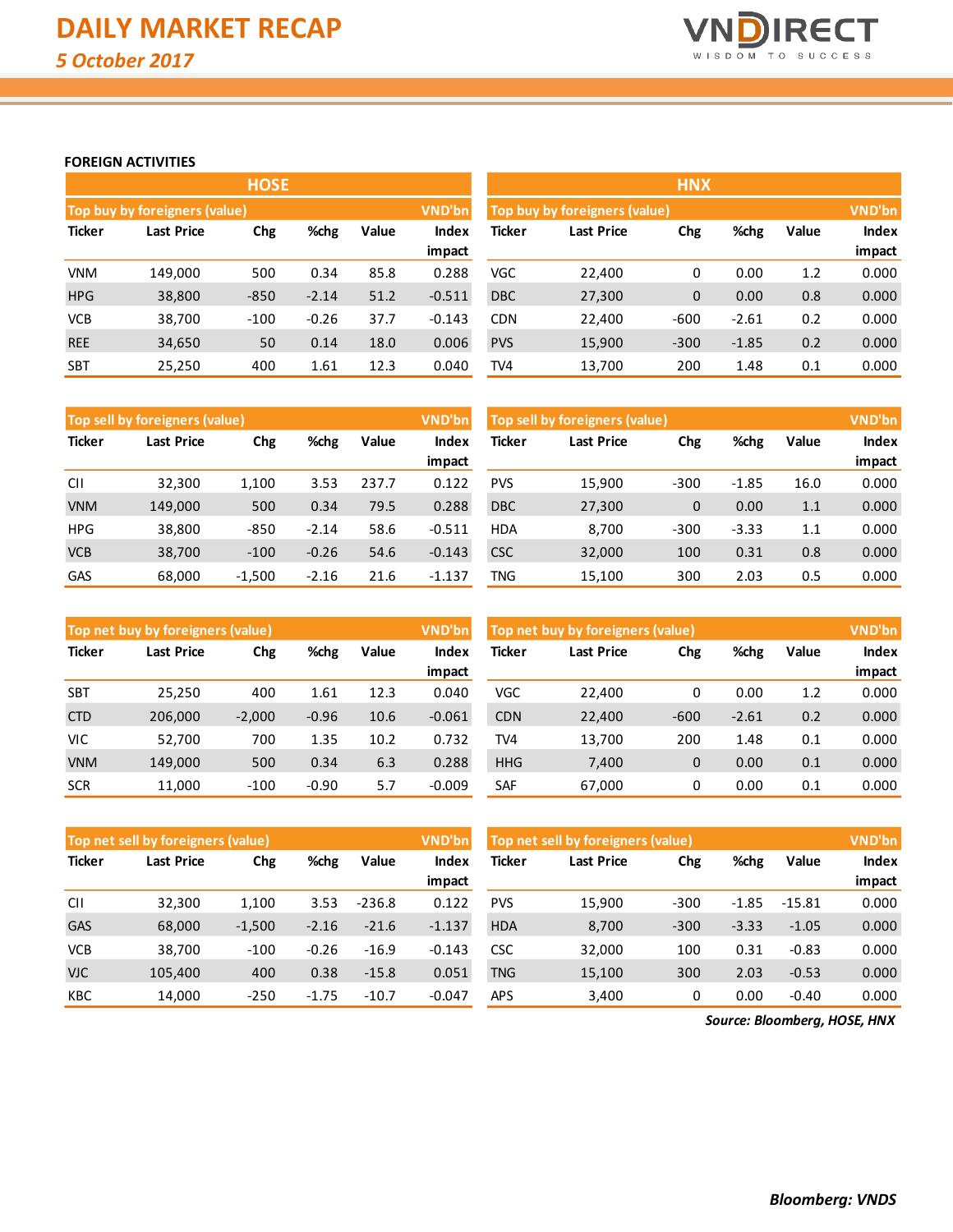

### **TOP 70 MARKET CAPS SNAPSHOT ON HOSE**

| No. Ticker | <b>Price</b> |         | Price change (%) |         |                |                | Mkt. Cap Outs. Vol. Float ratio | <b>Avail. FII</b> | Ave. daily vol. |                      | <b>EPS</b>     |             | P/E              | P/B              | <b>ROE</b>    | <b>ROA</b> |
|------------|--------------|---------|------------------|---------|----------------|----------------|---------------------------------|-------------------|-----------------|----------------------|----------------|-------------|------------------|------------------|---------------|------------|
|            | <b>VND</b>   | 1M      | 3M               | 6M      | <b>US\$mln</b> | <b>MIn'shs</b> | $\frac{9}{6}$                   | %                 | (30 days-shs)   | <b>T12M</b>          | Diluted 1Y Gr. |             | $\boldsymbol{X}$ | $\boldsymbol{X}$ | $\frac{9}{6}$ | $\%$       |
| 1 VNM VM   | 149,000      | $-2.4$  | $-4.9$           | 3.9     | 9,515          | 1,451          | 57.8                            | 44.7              | 536,403         | 6,333                | 5,831          | 19.9        | 23.5             | 8.8              | 38.9          | 33.1       |
| 2 SAB VM   | 260,000      | 2.0     | 23.8             | 28.1    | 7,336          | 641            | 10.4                            | 39.1              | 26,735          | 7,178                | 6,442          | 37.3        | 36.2             | 12.1             | 33.8          | 21.5       |
| 3 VCB VM   | 38,700       | 1.4     | $-0.4$           | 5.0     | 6,126          | 3,598          | 22.9                            | 9.3               | 1,385,249       | 1,788                | 1,566          | 6.0         | 21.6             | 2.7              | 12.8          | 1.0        |
| 4 VIC VM   | 52,700       | $5.0$   | 25.5             | 26.7    | 6,116          | 2,638          | 52.3                            | 19.1              | 1,087,034       | 1,203                |                | 1,178 111.2 | 43.8             | 4.8              | 9.8           | 1.5        |
| 5 GAS VM   | 68,000       | 5.1     | 13.1             | 24.1    | 5,725          | 1,913          | 4.2                             | 45.7              | 495,436         | 4,184                | 3,548          | $-18.8$     | 16.3             | 3.3              | 20.3          | 13.4       |
| 6 PLX VM   | 61,400       | $-8.4$  | $-10.8$          | N/A     | 3,131          | 1,159          | 100.0                           | 11.0              | 756,659         | 3,883                | 4,254          | 43.0        | 15.8             | 3.2              | 21.5          | 7.8        |
| 7 CTG VM   | 18,900       | 0.0     | $-7.4$           | 5.0     | 3,096          | 3,723          | 15.8                            | 0.0               | 1,405,858       | 1,970                | 1,457          | 20.6        | 9.6              | 1.2              | 12.3          | 0.8        |
| 8 BID VM   | 19,900       | $-5.0$  | $-2.5$           | 16.0    | 2,993          | 3,419          | 4.4                             | 28.2              | 1,933,000       | 1,813                | 1,354          | $-5.1$      | 11.0             | 1.5              | 14.1          | 0.6        |
| 9 MSN VM   | 57,700       | 20.5    | 39.7             | 25.7    | 2,915          | 1,148          | 43.9                            | 20.1              | 631,307         | 1,963                | 2,481          | 86.5        | 29.4             | 3.6              | 13.0          | 3.3        |
| 10 HPG VM  | 38,800       | 9.6     | 17.9             | 31.8    | 2,590          | 1,517          | 58.9                            | 9.3               | 3,915,728       | 5,182                | 4,470          | 82.3        | 7.5              | 2.6              | 34.9          | 20.9       |
| 11 VPB VM  | 36,850       | 1.2     | N/A              | N/A     | 2,428          | 1,497          | 100.0                           | 0.0               | 749,010         | 4,485                | 4,485          | 37.1        | 8.2              | 1.8              | 25.4          | 1.9        |
| 12 ROS VM  | 110,000      | $-4.2$  | 34.1             | $-27.8$ | 2,289          | 473            | 27.0                            | 47.2              | 3,179,619       | 1,033                | 1,033          |             | N/A 106.5        | 10.7             | 11.7          | 7.4        |
| 13 VJC VM  | 105,400      | 13.0    | 17.9             | 14.7    | 2,093          | 451            | 64.7                            | 3.6               | 717,081         | 6,233                | 6,233          | $-24.9$     | 16.9             | 9.8              | 68.7          | 14.3       |
| 14 MBB VM  | 22,100       | $-0.6$  | 6.7              | 50.7    | 1,749          | 1,798          | 48.9                            | 0.0               | 3,187,166       | 1,875                | 1,633          | $-6.3$      | 11.8             | 1.5              | 13.5          | 1.3        |
| 15 NVL VM  | 61,400       | 2.0     | $-9.8$           | $-12.8$ | 1,683          | 623            | 29.5                            | 39.7              | 1,928,967       | 3,396                | 3,059          | N/A         | 18.1             | 4.0              | 23.1          | 5.3        |
| 16 BVH VM  | 53,600       | $-2.0$  | $-7.6$           | $-8.1$  | 1,605          | 680            | 29.1                            | 24.5              | 219,354         | 2,101                | 1,651          | 10.9        | 25.5             | 2.6              | 10.7          | 1.9        |
| 17 MWG VM  | 117,000      | 8.3     | 13.9             | 40.1    | 1,584          | 308            | 72.4                            | 0.0               | 450,483         | 5,949                | 4,974          | 40.3        | 19.7             | 7.7              | 46.6          | 16.0       |
| 18 BHN VM  | 123,700      | 49.8    | 58.6             | 48.3    | 1,262          | 232            | 100.0                           | 31.4              | 58,026          | 3,236                | 3,236          | $-9.6$      | 38.2             | 5.1              | 13.8          | 8.0        |
| 19 FPT VM  | 48,300       | $-0.4$  | 3.4              | 19.3    | 1,128          | 531            | 70.5                            | 0.0               | 806,141         | 3,887                | 3,413          | 2.9         | 12.4             | 2.6              | 21.5          | 7.7        |
| 20 STB VM  | 12,100       | 2.1     | $-10.0$          | $-1.6$  | 960            | 1,804          | 94.6                            | 15.3              | 2,170,512       | 292                  | 49             | $-89.0$     | 41.4             | 1.0              | 2.3           | 0.2        |
| 21 CTD VM  | 206,000      | $-1.4$  | $-4.6$           | 3.1     | 694            | 77             | 89.0                            | 2.4               |                 | 43,091 20,254 20,894 |                | 88.6        | 10.2             | 2.5              | 29.1          | 14.6       |
| 22 EIB VM  | 12,000       | $-0.8$  | $-7.0$           | 1.7     | 649            | 1,229          | 75.6                            | 0.2               | 260,943         | 468                  | 251            | 660.6       | 25.7             | 1.1              | 4.3           | 0.4        |
| 23 SBT VM  | 25,250       | $-18.5$ | $-28.5$          | 0.0     | 619            | 557            | 72.1                            | 18.0              | 1,664,676       | 1,209                | 1,176          | 2.4         | 20.9             | 2.1              | 10.3          | 4.6        |
| 24 DHG VM  | 105,800      | $-2.2$  | $-13.1$          | 18.4    | 609            | 131            | 31.8                            | 0.0               | 87,644          | 5,001                | 4,662          | 21.7        | 21.2             | 4.9              | 24.9          | 19.8       |
| 25 SSI VM  | 25,550       | 1.8     | $-9.7$           | 11.1    | 551            | 490            | 57.0                            | 48.1              | 2,191,976       | 2,166                | 1,698          | 2.4         | 11.8             | 1.4              | 13.4          | 7.0        |
| 26 GMD VM  | 43,000       | 0.7     | $-2.2$           | 27.2    | 545            | 288            | 59.6                            | 0.0               | 816,615         | 2,071                | 2,009          | $-4.2$      | 20.8             | 2.1              | 6.9           | 4.0        |
| 27 PNJ VM  | 111,600      | 3.7     | 9.5              | 50.8    | 531            | 108            | 64.5                            | 0.0               | 182,772         | 6,190                | 4,383          | 671.7       | 18.0             | 6.3              | 37.9          | 17.5       |
| 28 REE VM  | 34,650       | $-1.7$  | $-7.8$           | 29.3    | 473            | 310            | 48.3                            | 0.0               | 1,137,590       | 4,895                | 3,526          | 27.9        | 7.1              | 1.5              | 22.3          | 14.1       |
| 29 HSG VM  | 28,150       | $-5.1$  | $-13.9$          | $-2.6$  | 434            | 350            | 52.3                            | 21.1              | 2,199,568       | 4,577                | 4,200          | 120.2       | 6.2              | 2.0              | 36.4          | 11.7       |
| 30 DPM VM  | 22,750       | $-2.6$  | $-3.6$           | $-3.2$  | 392            | 391            | 35.2                            | 28.2              | 563,478         | 1,925                | 2,452          | $-25.6$     | 11.8             | 1.1              | 9.7           | 7.8        |
| 31 KDC VM  | 40,500       | $-4.7$  | $-15.1$          | $-1.0$  | 366            | 206            | 49.8                            | 39.1              | 284,061         | 6,820                | 5,714          | $-74.7$     | 5.9              | 1.2              | 23.5          | 15.6       |
| 32 KDH VM  | 25,200       | 3.0     | 3.0              | 15.3    | 363            | 328            | 63.7                            | 3.3               | 92,680          | 1,511                | 1,387          | 55.3        | 16.7             | 1.8              | 11.3          | 5.2        |
| 33 NT2 VM  | 28,100       | 8.9     | $-4.6$           | $-12.1$ | 356            | 288            | 27.9                            | 29.0              | 273,327         | 2,816                | 3,701          | $-5.0$      | 10.0             | 1.6              | 16.3          | 7.8        |
| 34 CII VM  | 32,300       | $-5.0$  | $-14.3$          | $-15.3$ | 350            | 246            | 58.6                            | 7.1               | 718,087         | 8,792                | 3,191          | 9.7         | 3.7              | 1.6              | 47.7          | 12.5       |
| 35 HBC VM  | 60,800       | 5.0     | 15.2             | 49.2    | 345            | 129            | 70.8                            | 25.5              | 1,491,227       | 6,301                | 3,960          | 539.6       | 9.6              | 4.3              | 53.4          | 7.1        |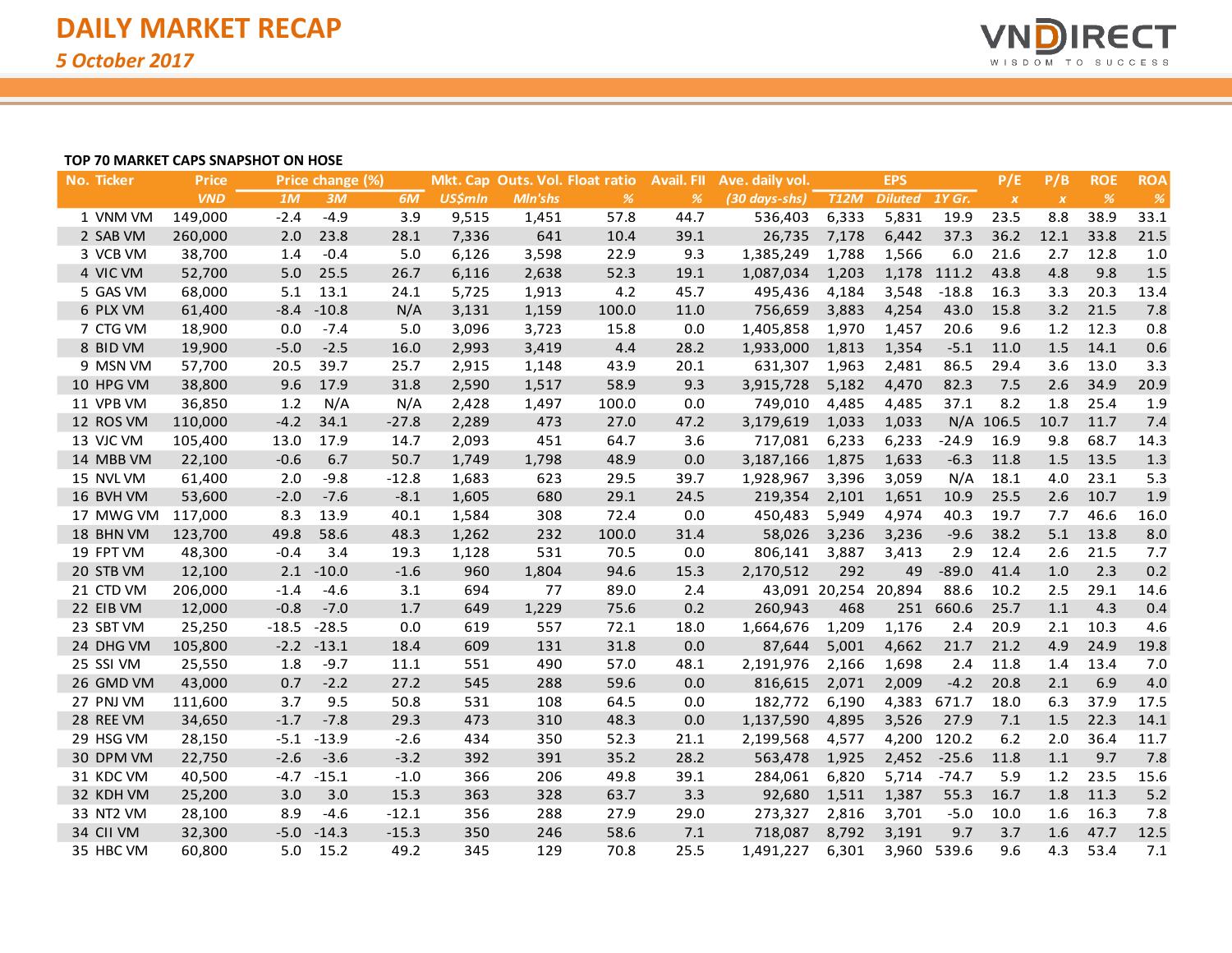

|            |              |        |                  |         |                |         |                                 |                   |                 |                   |                |         |              | (Continue)       |            |            |
|------------|--------------|--------|------------------|---------|----------------|---------|---------------------------------|-------------------|-----------------|-------------------|----------------|---------|--------------|------------------|------------|------------|
| No. Ticker | <b>Price</b> |        | Price change (%) |         |                |         | Mkt. Cap Outs. Vol. Float ratio | <b>Avail. FII</b> | Ave. daily vol. |                   | <b>EPS</b>     |         | P/E          | P/B              | <b>ROE</b> | <b>ROA</b> |
|            | <b>VND</b>   | 1M     | 3M               | 6M      | <b>US\$mln</b> | Mln'shs | $\%$                            | %                 | (30 days-shs)   | <b>T12M</b>       | <b>Diluted</b> | 1Y Gr.  | $\pmb{\chi}$ | $\boldsymbol{X}$ | $\%$       | $\%$       |
| 36 HAG VM  | 8,300        | $-1.1$ | $-9.6$           | $-11.2$ | 339            | 927     | 61.3                            | 37.4              | 2,151,033       | 475               | $-1,439$       | N/A     | 17.5         | 0.5              | 2.8        | 0.8        |
| 37 HNG VM  | 9,610        | 3.9    | $-6.2$           | $-17.9$ | 324            | 767     | 35.1                            | 48.1              | 1,268,827       | 714               | $-1,298$       | N/A     | 13.5         | 0.7              | 5.2        | 1.7        |
| 38 DCM VM  | 13,600       | 0.4    | $-4.2$           | 32.7    | 317            | 529     | 24.4                            | 47.0              | 1,367,862       | 1,516             | 1,011          | N/A     | 9.0          | 1.2              | 13.5       | 6.4        |
| 39 VCI VM  | 59,000       | 0.0    | N/A              | N/A     | 312            | 120     | 91.9                            | 17.1              | 86,956          | 3,854             | 3,854          | $-18.8$ | 15.3         | 5.1              | 31.9       | 12.1       |
| 40 PDR VM  | 30,700       | 9.3    | 9.3              | 63.1    | 300            | 222     | 38.3                            | 48.3              | 1,144,466       | 1,356             | 1,033          | 28.1    | 22.6         | 2.7              | 12.5       | 3.4        |
| 41 KBC VM  | 14,000       | $-7.9$ | $-17.9$          | $-5.7$  | 289            | 470     | 75.2                            | 17.2              | 1,834,779       | 1,232             | 1,186          | $-11.6$ | 11.4         | 0.8              | 7.4        | 4.0        |
| 42 PPC VM  | 20,100       | 0.0    | $-1.0$           | 17.5    | 281            | 318     | 15.0                            | 32.9              | 192,770         | 4,688             | 1,724          | $-2.2$  | 4.3          | 1.2              | 29.6       | 15.4       |
| 43 BMP VM  | 76,000       | 3.5    | $-22.8$          | $-29.8$ | 274            | 82      | 61.8                            | 55.9              | 469,090         | 6,230             | 7,664          | 20.9    | 12.2         | 2.7              | 23.0       | 19.3       |
| 44 DXG VM  | 20,300       | $-1.7$ | 19.4             | 6.7     | 255            | 286     | 71.5                            | 19.7              | 3,711,413       | 2,087             | 2,555          | 29.6    | 9.7          | 1.8              | 23.7       | 10.3       |
| 45 TCH VM  | 15,800       | $-1.9$ | $-17.3$          | $-11.7$ | 252            | 363     | 52.5                            | 48.6              | 1,047,679       | 1,379             | 1,379          | N/A     | 11.5         | 1.3              | 16.6       | 15.1       |
| 46 HT1 VM  | 14,700       | $-8.4$ | $-38.0$          | $-36.1$ | 247            | 382     | 20.0                            | 43.7              | 783,331         | 1,736             | 2,121          | $-0.2$  | 8.5          | 1.1              | 13.3       | 5.6        |
| 47 PVD VM  | 13,950       | 2.6    | $-0.4$           | $-29.0$ | 235            | 383     | 48.1                            | 30.0              | 2,703,071       | $-513$            | 224            | $-94.1$ | N/A          | 0.4              | $-1.5$     | $-0.8$     |
| 48 VCF VM  | 200,000      | 0.6    | $-7.0$           | 17.6    | 234            | 27      | 30.7                            | 19.3              |                 | 202 13,794 14,450 |                | 30.0    | 14.5         | 2.4              | 18.3       | 12.9       |
| 49 HCM VM  | 40,800       | 3.0    | $-13.7$          | 21.4    | 233            | 130     | 38.0                            | 46.0              | 400,694         | 3,032             | 2,395          | 49.9    | 13.5         | 2.1              | 16.3       | 9.0        |
| 50 TLG VM  | 98,000       | $-2.0$ | $-12.1$          | 19.1    | 215            | 50      | 25.6                            | 72.0              | 1,880           | 4,704             | 4,242          | 24.9    | 20.8         | 4.9              | 24.7       | 17.7       |
| 51 QCG VM  | 17,700       | 0.0    | $-25.9$          | 153.6   | 214            | 275     | 32.1                            | 48.4              | 442,736         | 860               | 163            | 87.6    | 20.6         | 1.2              | 6.0        | 2.6        |
| 52 TRA VM  | 117,000      | 1.2    | $-5.6$           | 20.0    | 213            | 41      | 57.9                            | 1.0               | 13,388          | 5,279             | 5,081          | 29.0    | 22.2         | 4.9              | 23.4       | 16.0       |
| 53 FLC VM  | 7,390        | 0.3    | 1.9              | $-10.3$ | 207            | 638     | 86.2                            | 39.7              | 21,955,510      | 945               | 1,795          | $-8.0$  | 7.8          | 0.6              | 7.8        | 3.6        |
| 54 VHC VM  | 49,800       | 2.5    | $-15.3$          | $-8.6$  | 202            | 92      | 25.1                            | 61.4              | 80,228          | 5,425             | 5,922          | 80.9    | 9.2          | 1.7              | 20.6       | 9.6        |
| 55 LGC VM  | 22,000       | 10.0   | $-0.5$           | $-12.4$ | 187            | 193     | N/A                             | 4.0               | 168             | 1,558             | 1,698          | $-49.5$ | 14.1         | 1.8              | 12.5       | 3.6        |
| 56 PAN VM  | 36,000       | $-1.9$ | $-1.4$           | $-3.3$  | 186            | 118     | 59.8                            | 53.9              | 6,234           | 1,447             | 2,164          | $-1.9$  | 24.9         | 1.7              | 7.2        | 4.0        |
| 57 GTN VM  | 16,900       | 7.0    | $-0.9$           | 7.6     | 186            | 250     | 18.4                            | 51.2              | 775,501         | 127               | 104            | $-86.3$ | 132.8        | 1.5              | 1.3        | 0.9        |
| 58 PVT VM  | 14,600       | $-2.7$ | 0.0              | 13.6    | 181            | 281     | 48.9                            | 18.9              | 238,873         | 1,278             | 1,321          | 12.9    | 11.4         | 1.2              | 10.3       | 4.1        |
| 59 NLG VM  | 25,900       | $-5.3$ | $-7.0$           | 4.3     | 179            | 157     | 56.2                            | 6.7               | 834,987         | 3,325             | 1,954          | 70.0    | 7.8          | 1.5              | 20.1       | 7.9        |
| 60 BIC VM  | 34,200       | $-1.4$ | $-11.4$          | $-14.4$ | 176            | 117     | 99.7                            | 1.5               | 12,494          | 1,090             | 1,083          | $-27.2$ | 31.4         | 2.0              | 6.4        | 2.7        |
| 61 BWE VM  | 26,100       | 2.4    | N/A              | N/A     | 172            | 150     | 20.3                            | 48.9              | 378,099         | 1,606             | 1,606          | N/A     | 16.3         | 1.4              | 8.7        | 3.0        |
| 62 ITA VM  | 4,070        | $-0.5$ | $-11.9$          | 12.1    | 168            | 938     | 71.0                            | 38.2              | 2,138,656       | 48                | 43             | $-74.1$ | 84.1         | 0.4              | 0.4        | 0.4        |
| 63 DIG VM  | 15,950       | 0.9    | 1.3              | 81.3    | 167            | 238     | 86.9                            | 23.2              | 783,300         | 281               | 228            | 459.2   | 56.8         | 1.4              | 2.4        | 1.1        |
| 64 DMC VM  | 107,500      | $-1.1$ | $-16.7$          | 19.4    | 164            | 35      | 46.3                            | 37.0              | 6,256           | 5,597             | 4,856          | 44.3    | 19.2         | 4.1              | 22.9       | 18.1       |
| 65 PTB VM  | 143,200      | 11.1   | 29.7             | 28.0    | 163            | 26      | 59.5                            | 34.5              | 114,278 10,347  |                   | 8,863          | 58.8    | 13.8         | 4.4              | 37.0       | 16.6       |
| 66 VSH VM  | 17,600       | $-3.3$ | 2.3              | 11.4    | 160            | 206     | 69.3                            | 33.4              | 49,244          | 1,490             | 1,219          | 2.4     | 11.8         | 1.3              | 11.1       | 5.3        |
| 67 PGD VM  | 39,900       | $-5.5$ | $-22.5$          | 3.1     | 158            | 90      | 49.5                            | 20.8              | 3,158           | 1,059             | 2,313          | $-37.5$ | 37.7         | 2.8              | 6.9        | 3.9        |
| 68 NKG VM  | 35,300       | 6.3    | 2.0              | 26.1    | 155            | 100     | 27.1                            | 69.7              | 431,302         | 6,296             | 6,850          | 286.2   | 5.6          | 1.8              | 39.5       | 9.4        |
| 69 CHP VM  | 27,750       | 5.5    | 0.2              | 20.9    | 154            | 126     | 20.0                            | 45.8              | 82,225          | 3,504             | 1,950          | $-21.5$ | 7.9          | 2.1              | 29.3       | 15.2       |
| 70 PC1 VM  | 34,500       | $-1.3$ | $-1.1$           | 15.0    | 149            | 98      | 67.0                            | 17.8              | 146,779         | 3,486             | 3,486          | $-50.6$ | 9.9          | 1.7              | 18.7       | 7.8        |

*Source: Bloomberg*